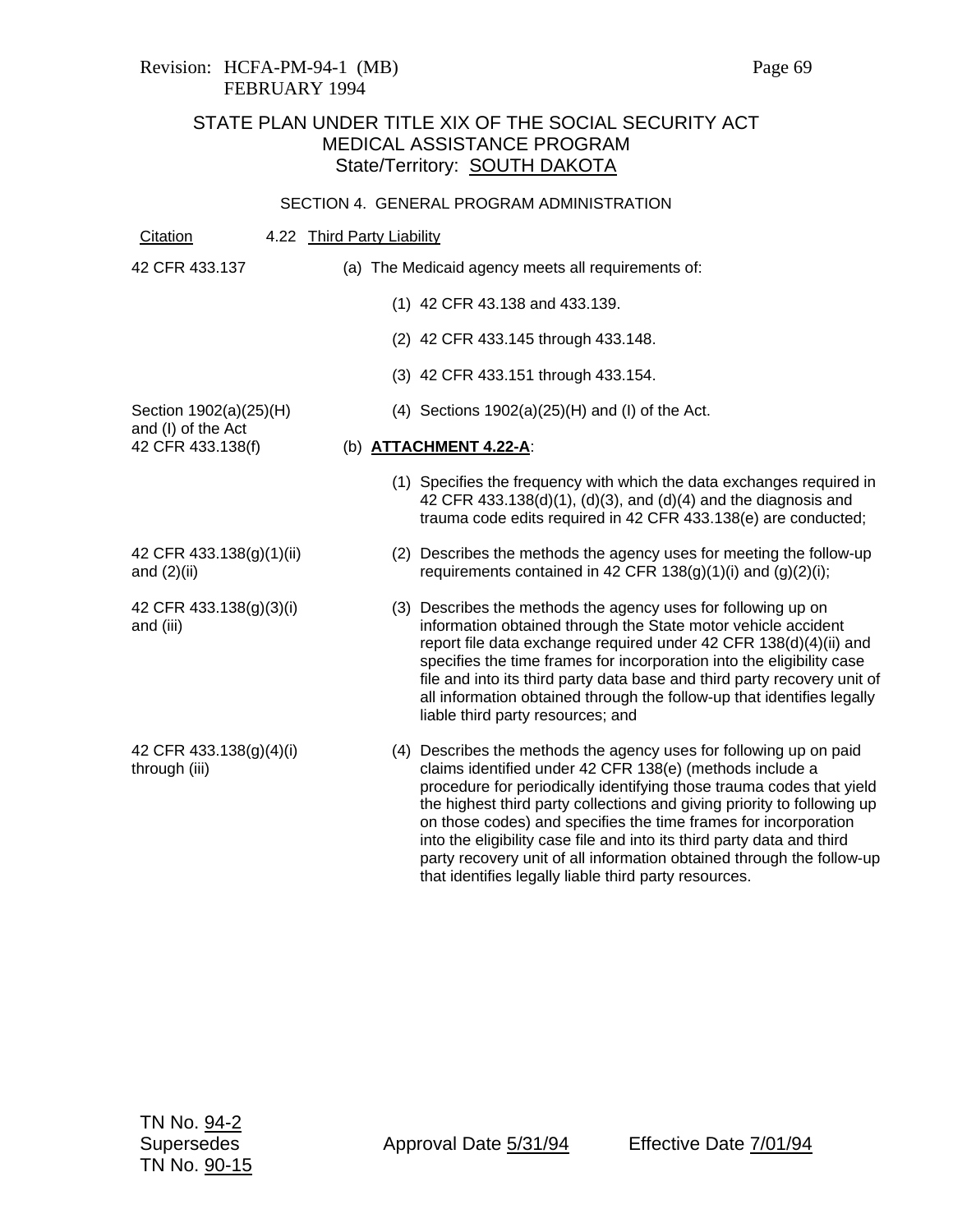# STATE PLAN UNDER TITLE XIX OF THE SOCIAL SECURITY ACT MEDICAL ASSISTANCE PROGRAM State/Territory: **SOUTH DAKOTA**

### SECTION 4. GENERAL PROGRAM ADMINISTRATION

| Citation                       |  |         | 4.22 Third Party Liability (continued)                                                                                                                                                                                                                          |
|--------------------------------|--|---------|-----------------------------------------------------------------------------------------------------------------------------------------------------------------------------------------------------------------------------------------------------------------|
| 42 CFR<br>433.139(b)(3)(ii)(A) |  |         | (c) Providers are required to bill liable third parties when services covered<br>under the plan are furnished to an individual on whose behalf child<br>support enforcement is being carried out by the State IV-D agency.                                      |
|                                |  |         | (d) <b>ATTACHMENT 4.22-A</b> specifies the following:                                                                                                                                                                                                           |
| 42 CFR<br>433.138(b)(3)(ii)C)  |  | (1)     | The method used in determining a provider's compliance with the<br>third party billing requirements at 42 CFR $433.139(b)(3)(ii)(C)$ .                                                                                                                          |
| 42 CFR 433.139(f)(2)           |  |         | (2) The threshold amount or other guideline used in determining<br>whether to seek recovery of reimbursement from a liable third<br>party, or the process by which the agency determines that seeking<br>recovery of reimbursement would not be cost effective. |
| 42 CFR 433.139(f)(3)           |  |         | (3) The dollar amount or time period the State uses to accumulate<br>billings from a particular liable third party in making the decision to<br>seek recovery reimbursement.                                                                                    |
| 42 CFR 447.20                  |  | 447.20. | (e) The Medicaid agency ensures that the provider furnishing a service for<br>which a third party is liable follows the restrictions specified in 42 CFR                                                                                                        |